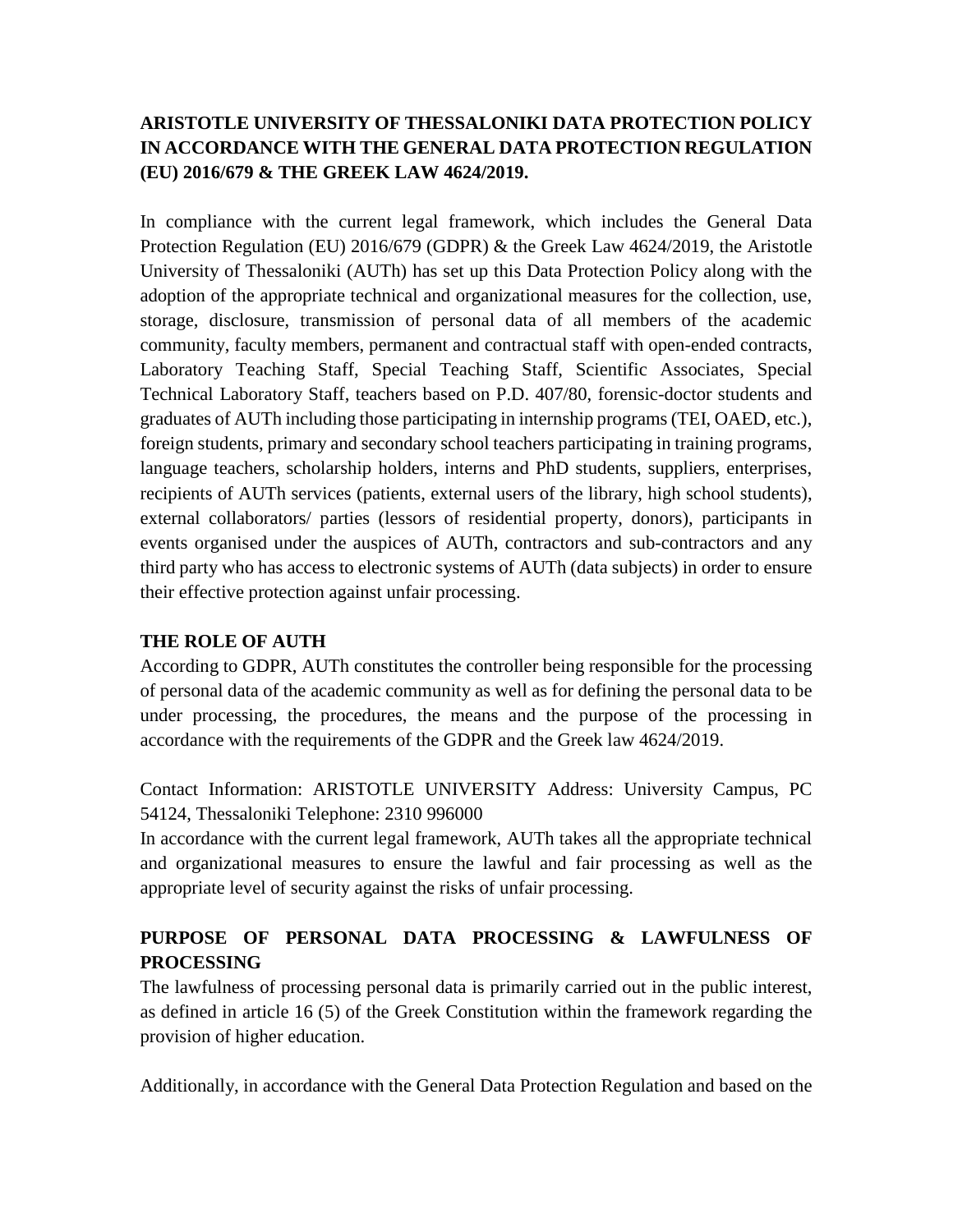purpose of processing, the lawfulness of personal data processing by AUTh may also be based on:

- a) compliance with a legal obligation
- b) the pursuance and protection of the legitimate interests of AUTh
- c) the obligation to safeguard the vital interests of data subjects or other natural persons
- d) the performance of a contract to which the data subject is a party or in order to take steps at the request of the data subject prior to entering into a contract;
- e) consent to the processing of personal data given by data subjects for one or more specific purposes

## **HOW AUTh COLLECTS PERSONAL DATA**

For the fulfillment of the above mentioned personal data processing purposes, the collection of personal data is conducted by the staff of AUTh, who in this case constitute the controller based on their respective duties. The collection takes place during the process of submitting applications or student registration statements, as well as during the signing of a contract or the conclusion of another legal relationship. Collection of personal data can also take place through:

- The use of the website or the electronic platforms or other electronic programs and means of communication of AUTh.
- Correspondence and/or e-mail
- The completion of any research to improve the services of AUTh
- Participation in a research project
- Participation in events under the auspices of AUTh.

## **PERSONAL DATA COLLECTED BY AUTh.**

- Identity Data (User ID, Name, Father and Mother Name, Photo, ID or Passport Number, Issuing Authority, Date of Issue)
- Marital status data (existence of marriage, number & ages of children, existence of student status)
- Contact details (postal address, landline and mobile phones, e-mail address).
- Grade performance of students
- Data related to the qualification of administrative, academic, research staff Financial situation data (Tax Identification Number, Tax Office, IBAN, loans, seizures in the hands of AUTh as a third party)
- Asset data (registration number of a car entering the Campus)
- Demographic data (Gender, Nationality, Citizenship, Date of Birth, Place of Birth, Country of Birth)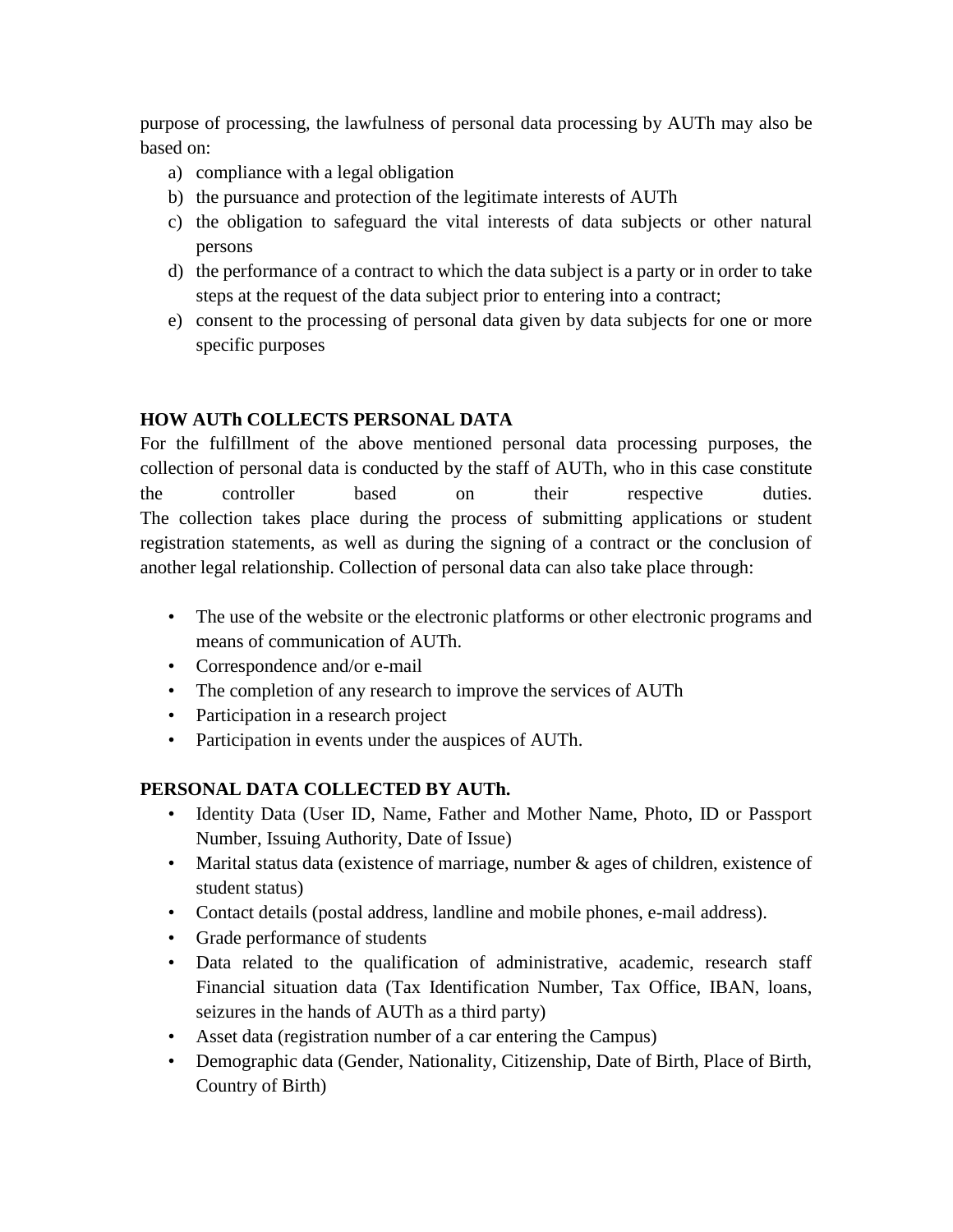- Health Data (A.M.K.A., insurance fund registration number) as well as medical history, medical opinions, medical certificates only in special cases and in order to provide special privileges and / or safeguard the vital interest of the data subjects or other natural persons
- Data from the use of electronic services (such as cookies, google analytics, internet protocol (IP) addresses, etc. and electronic identification data)
- Curricula vitae of students and graduates

### **RECIPIENTS OF PERSONAL DATA**

AUTh discloses the personal data of the data subjects, where required for the performance of its duty in the public interest, as well as to public, private bodies and independent authorities, in case that this is obligatory to AUTh as a Controller or in order to serve its legitimate interests. AUTh. discloses personal data to private entities or companies for the purpose of lawful promotion (Presidential Decree 206/2005, Government Gazette 251/11- 10-2005, vol.A.') of its students and graduates into the labor market and internships. Any further transfer of personal data to third countries and international organizations takes place in accordance with the relevant provisions of the GDPR or the consent of the data subjects in case it is required.

AUTh is entitled to entrust to natural or legal persons the provision of services, which entail the processing of your personal data on behalf of AUTh. In this case, these persons constitute the Processors committed to the protection of personal data that are entitled to carry out only the specific processing assigned to them under a contract or other legal act.

## **DATA RETENTION**

AUTh processes the personal data taking the appropriate technical and organizational measures, which ensure the level of protection set by the GDPR.

AUTh maintains your personal data as long as it is required for the fulfillment of the respective lawful purposes and in any case for the entire period required by law (P.D. 768/1980, P.D. 87/1981 & P. D. 480/1985 and any other amendment thereof or other relevant provision of law).

The processing of personal data for the purposes of archiving in the public interest or for the purposes of scientific or historical research or for statistical purposes may entail derogations from data subjects rights as long as they are in accordance with the guidelines of the GDPR and necessary for the fulfillment of the above mentioned purposes.

### **DATA SUBJECTS RIGHTS**

According to GDPR data subjects have the following rights:

a) The right to be informed about their personal data that are collected and processed as well as for any further processing thereof